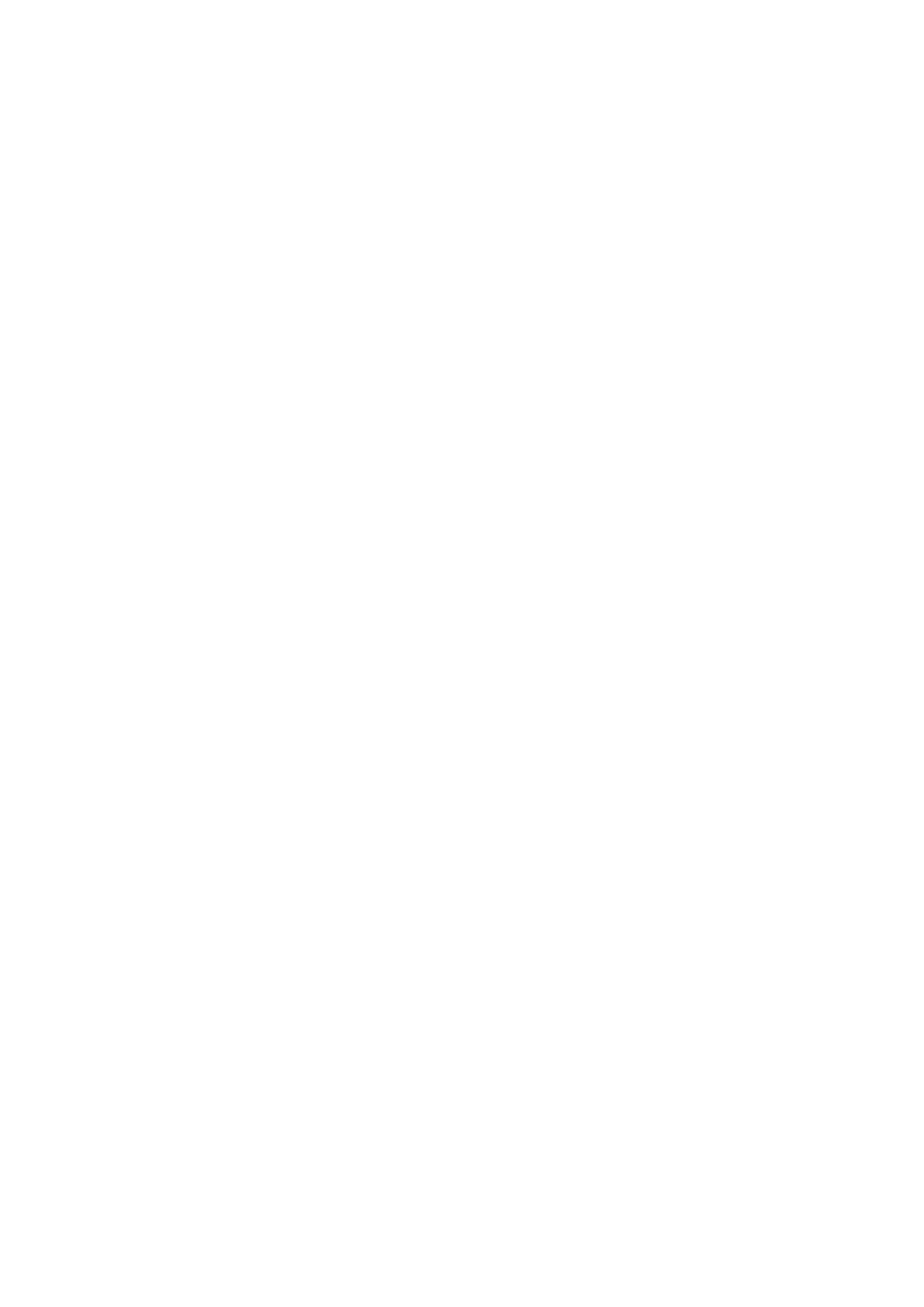

Resolution number IMSB/2017/31

MOVED by L Ngamane, seconded by Deputy Chairperson G Wilcox:

There were no apologies.

OR

That the Independent Māori Statutory Board:

a) accept the apology from Terrence Hohneck for absence.

#### **2 Declaration of Interest**

There were no declarations of interest.

### **3 Confirmation of Minutes**

Resolution number IMSB/2017/32

MOVED by J Brown, seconded by T Kake:

That the Independent Māori Statutory Board:

a) confirm the ordinary minutes of its meeting, held on Monday, 1 May 2017, including the confidential section, as a true and correct record.

## **CARRIED**

**CARRIED**

#### **4 Extraordinary Business**

There was no extraordinary business.

### **5 Financial Management Report to 30 April 2017**

Resolution number IMSB/2017/33

MOVED by IMSB Member R Blair, seconded by L Ngamane:

That the Independent Māori Statutory Board:

a) receives this Financial Report to 30 April 2017.

#### **CARRIED**

## **6 Financial Management Report to 31 May 2017**

Resolution number IMSB/2017/34

MOVED by Deputy Chairperson G Wilcox, seconded by T Kake:

That the Independent Māori Statutory Board:

a) receives this Financial Report to 31 May 2017.

## **CARRIED**

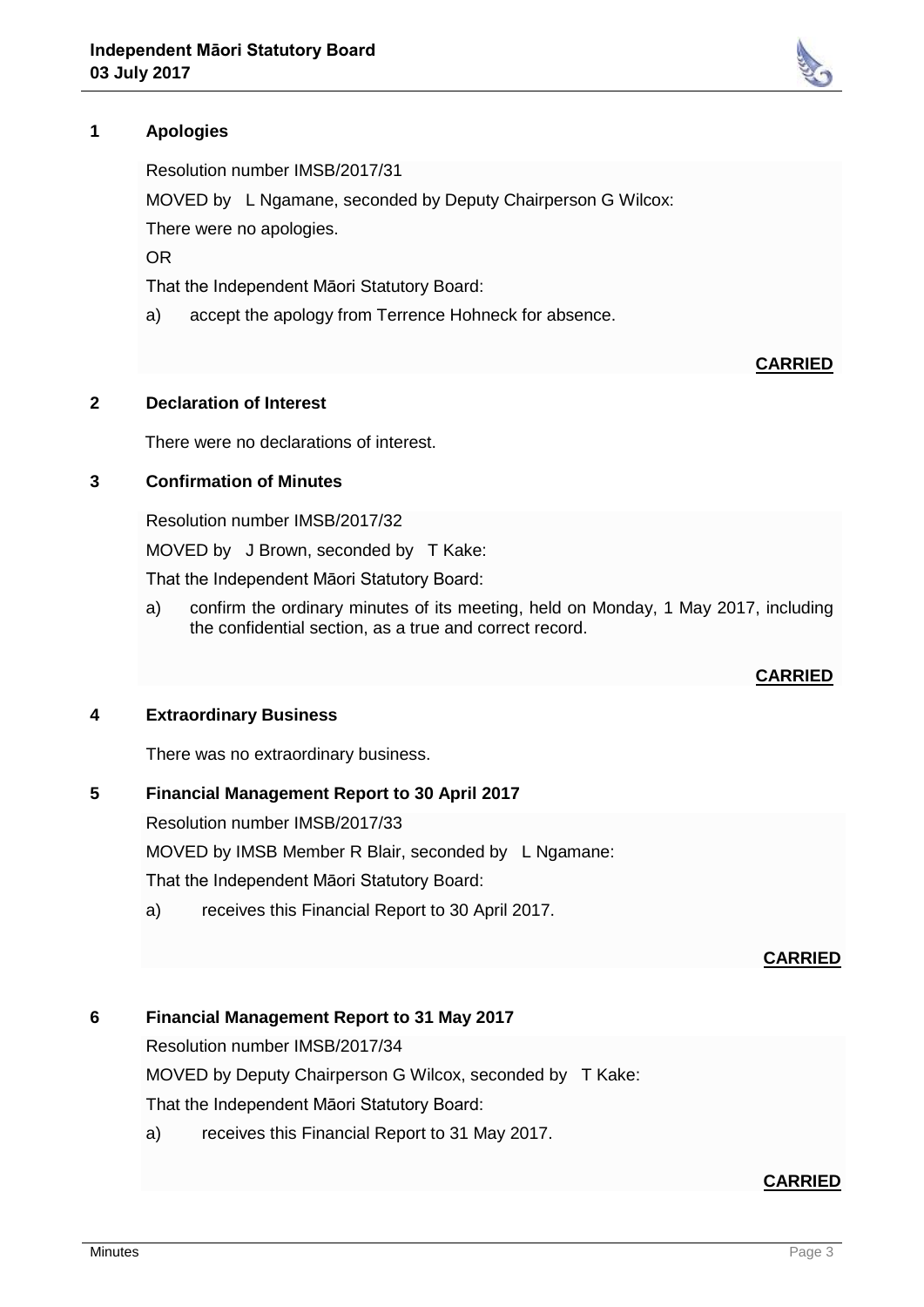

# **7 Increase to Delegated Financial Authority**

Resolution number IMSB/2017/35

MOVED by T Kake, seconded by T Henare:

That the Independent Māori Statutory Board:

a) That the Board delegates authority to the Chairperson and Chief Executive Officer to expend monies on behalf of the Independent Māori Statutory Board in accordance with the Board's work plan and conditional on an overall limit per transaction of \$50,000 and the funds being available. Any transactions larger than \$50,000 are to be ratified by the Board.

# **CARRIED**

Note: Using Standard Order 1.8.6 R Blair requested that their assenting vote be recorded

#### **8 Update Board Strategic Priorities Progress Report**

Resolution number IMSB/2017/36

MOVED by R Blair, seconded by L Ngamane:

That the Independent Māori Statutory Board:

a) recieve the Update Board Strategic Priorities Progress Report June 2017

## **CARRIED**

## **9 Update of Monitoring Local Boards**

Resolution number IMSB/2017/37

MOVED by IMSB Member R Blair, seconded by Deputy Chairperson G Wilcox: That the Independent Māori Statutory Board:

a) receives this report on Update of Monitoring Local Boards;

## **CARRIED**

# **10 Data Strategy Expert Panel - Final Report**

Resolution number IMSB/2017/38

MOVED by J Brown, seconded by D Kirkwood:

That the Independent Māori Statutory Board:

a) receive the final report from the Data Strategy Expert Panel.

## **CARRIED**

## **11 Safeswim Project Presentation**

Resolution number IMSB/2017/39 MOVED by Deputy Chairperson G Wilcox, seconded by T Henare: